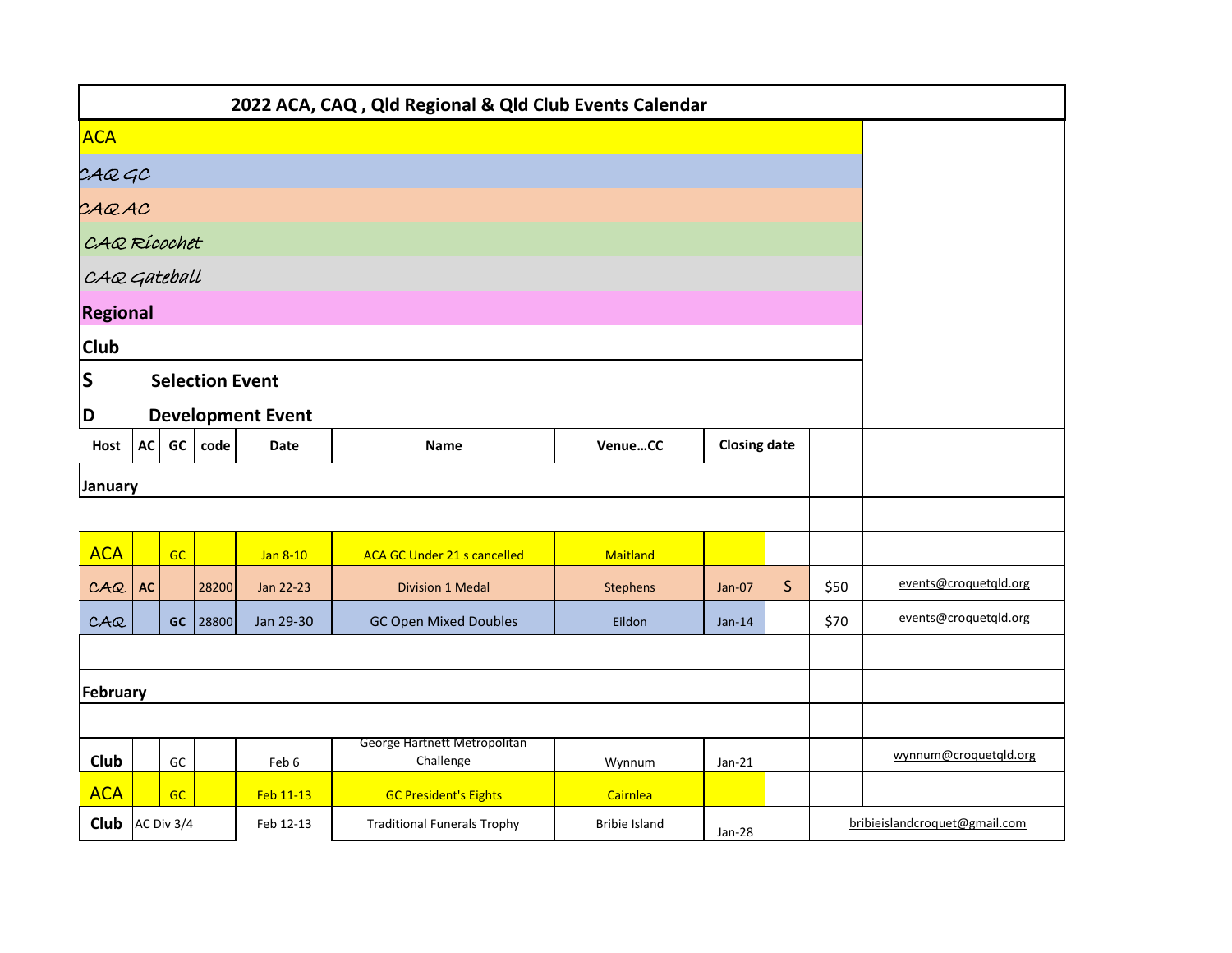| CAC         |           | <b>GC</b> | 28501 | Feb 12-13      | 4 groups of 6 in descending order of<br>ranking                                             | Caloundra                | <b>Jan-28</b> | S/D          | \$50 | events@croquetqld.org          |
|-------------|-----------|-----------|-------|----------------|---------------------------------------------------------------------------------------------|--------------------------|---------------|--------------|------|--------------------------------|
| C A Q       |           | <b>GC</b> | 28501 | Feb 17         | further groups of 6                                                                         | <b>Headland Buderim</b>  | <b>Jan-28</b> | D            |      |                                |
| C A Q       |           | GC        | 28501 | Feb 18         | if venues are required                                                                      | <b>Headland Buderim</b>  | <b>Jan-28</b> | D            |      |                                |
| Club        |           | GC        |       | Feb 20         | <b>GC Doubles</b>                                                                           | Windsor                  | Feb-04        |              |      | windsor@croquetqld.org         |
| Club        | AC Div 2  |           |       | Feb 19-20      | Mary Masters Trophy                                                                         | <b>Bribie Island</b>     | Feb-04        |              |      | bribieislandcroquet@gmail.com  |
| <b>DDR</b>  | codes     |           |       | Feb 26-28      | <b>AC Div 1-4</b>                                                                           | tba                      | $Feb-11$      |              |      | westtoowoomba@croquetqld.org   |
|             |           |           |       | Mar 1 & 2      | Social Ricochet                                                                             | tba                      | $Feb-11$      |              |      |                                |
|             |           |           |       | Mar 4          | <b>GC Singles</b>                                                                           | tba                      | $Feb-11$      |              |      |                                |
|             |           |           |       | Mar 5 & 6      | <b>GC Doubles</b>                                                                           | tba                      | $Feb-11$      |              |      |                                |
| CAC         |           | <b>GC</b> | 28729 | Feb 26-27      | Men's Open Singles postponed to Mar<br>$12 - 13$                                            | Eildon                   | $Feb-11$      | $\mathsf S$  | \$50 | events@croquetqld.org          |
|             |           |           |       |                |                                                                                             |                          |               |              |      |                                |
|             |           |           |       |                |                                                                                             |                          |               |              |      |                                |
| March       |           |           |       |                |                                                                                             |                          |               |              |      |                                |
| Club        |           | GC        |       | Mar-04         | Golf Croquet Brooch                                                                         | Windsor                  | Feb-25        |              | \$20 | gregjbury26@gmail.com          |
| Club        | AC        |           |       | Mar 4-6        | Southport Shield                                                                            | Southport                | Feb-25        |              |      | southporttournaments@gmail.com |
| CAC         |           | <b>GC</b> | 28728 | <b>Mar 5-6</b> | Women's Open Singles postponed; to<br><b>April 23-24</b>                                    |                          |               | $\mathsf{S}$ | \$50 | events@croquetgld.org          |
| <b>ACA</b>  | <b>AC</b> |           |       | March 9-20     | Gold/Silver Medals March 9-11 Men's<br>Women's Chships March 12-13; Eire<br>Cup March 16-20 | Sydney                   |               |              |      |                                |
| <b>Club</b> | AC        |           |       | March 9-11     | Margaret Mitchell Memorial AC Hc<br>Doubles rescheduled to August<br>24,25,26               | Murwillumbah             | Feb-23        |              |      | bjhughes1@bigpond.com          |
| Club        |           | GC        |       | Mar 12         | Interclub Gala Day                                                                          | <b>Bribie Island</b>     | Feb-26        |              |      | bribieislandcroquet@gmail.com  |
| <b>Club</b> |           | Gateball  |       | March 12-13    | Moreton Bay Gateball                                                                        | Moreton Bay Gatball Club | Feb-26        |              |      | bigtow4@yahoo.com.au           |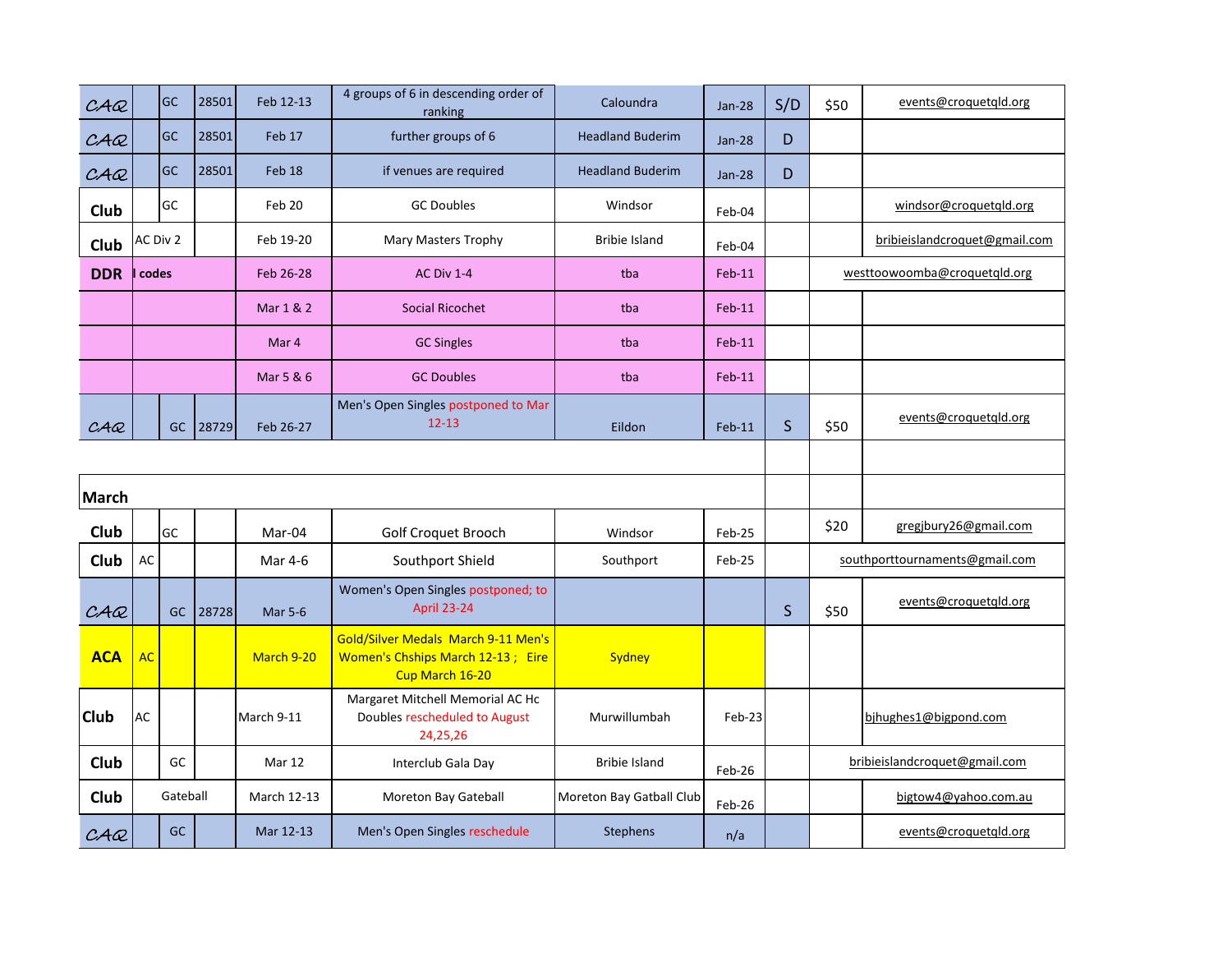| Club         |           | GC        | $Mar-13$          | Gala Day                           | Wynnum             | Feb-26           |      | wynnum@croquetgld.org           |
|--------------|-----------|-----------|-------------------|------------------------------------|--------------------|------------------|------|---------------------------------|
| Club         |           | GC        | $Mar-13$          | St Patrick's Day                   | Nambour            | Feb-26           |      | nambour@croquetgld.org          |
| <b>SCR</b>   |           | GC        | $Mar-16$          | Div 1 Level Play                   | <b>Noosa</b>       | Feb-25           |      | scrccregionals@gmail.com        |
| <b>SCR</b>   |           | <b>GC</b> | $Mar-17$          | Doubles Level Play combined Hc 14+ | Caloundra          | Feb-25           |      | scrccregionals@gmail.com        |
| Club         |           |           | Mar-17            | St Patrick's Day                   | <b>Tweed Heads</b> | Mar-03           |      | tweedheads@croquetqld.org       |
| Club         | AC        |           | Mar-18            | <b>Association Croquet Brooch</b>  | Windsor            | $Mar-11$         | \$20 | gregjbury@gmail.com             |
| <b>SCR</b>   |           | <b>GC</b> | $Mar-19$          | Div 2 Level Play Singles           | <b>Noosa</b>       | Feb-25           |      | scrccregionals@gmail.com        |
| Club         |           | GC        | Mar-20            | Gala Day                           | Stephens           | Mar-04           |      | stephens@croquetgld.org         |
| <b>SCR</b>   |           | GC        | $Mar-21$          | Women's Open Level Play            | Nambour            | Feb-25           |      | scrccregionals@gmail.com        |
| <b>SCR</b>   |           | Ricochet  | Mar-23            | Division 1 & 2                     | <b>TBA</b>         | Mar-09           |      | scrccregionals@gmail.com        |
| <b>SCR</b>   |           | Ricochet  | $Mar-25$          | Division 3 & 4                     | <b>TBA</b>         |                  |      |                                 |
| ACA/CAGC     |           |           | 28730 Mar 25-27   | <b>ACA GC Bronze Medal</b>         | Caloundra          | by<br>invitation | \$90 | events@croquetqld.org           |
|              |           |           |                   |                                    |                    |                  |      |                                 |
| Club         |           | GC        | Mar-27            | Ipswich Cup                        | Ipswich            | Mar-13           |      | ipswich@croquetqld.org          |
| Club         |           | GC        | Mar 27            | Gala Day                           | Eildon             | $Mar-11$         |      | eildon@croquetqld.org           |
| <b>SCR</b>   |           | Ricochet  | Mar 28            | <b>Doubles</b>                     | <b>TBA</b>         | $Mar-16$         |      | headland-buderim@croquetqld.org |
| <b>SCR</b>   | <b>AC</b> |           | Mar <sub>30</sub> | Division 1                         | <b>TBA</b>         |                  |      | scrssregionals@gmail.com        |
|              |           |           |                   |                                    |                    |                  |      |                                 |
| <b>April</b> |           |           |                   |                                    |                    |                  |      |                                 |
|              |           |           |                   |                                    |                    |                  |      |                                 |
| Club         |           | GC        | Apr-01            | Golf Croquet Brooch cancelled      | Windsor            | Mar-25           | \$20 | gregjbury26@gmail.com           |
| <b>SCR</b>   | <b>AC</b> |           | Apr 1-2           | <b>Division 2</b>                  | Nambour            | $Mar-18$         |      | srccregionals@gmail.com         |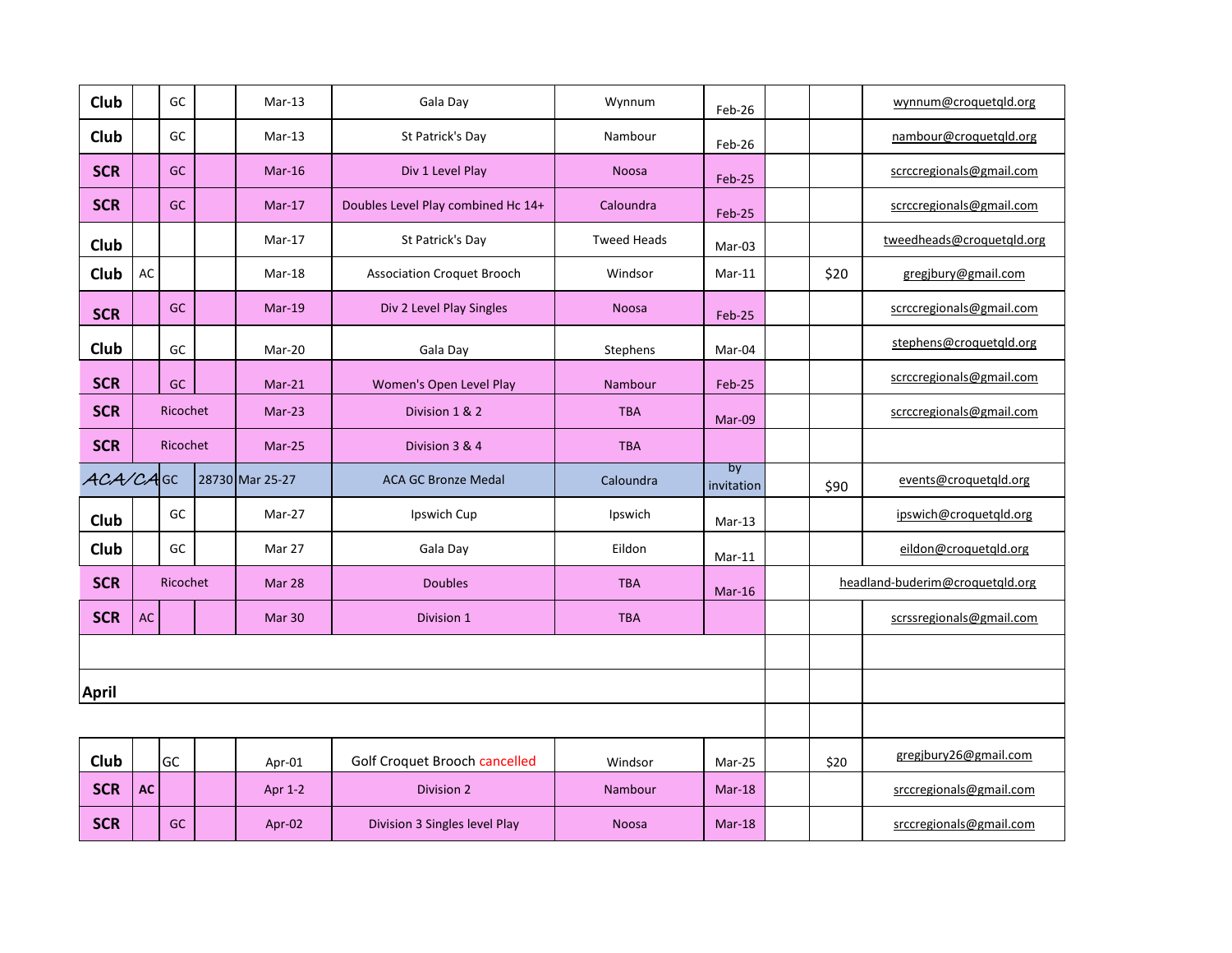| <b>ACA</b>  |           | Gateball  |       | <b>April 1,2,3</b> | <b>ACA Gateball</b>                                 | <b>Runaway Bay Gold Coast</b> | see ACA<br>website |              |         |                                 |
|-------------|-----------|-----------|-------|--------------------|-----------------------------------------------------|-------------------------------|--------------------|--------------|---------|---------------------------------|
| Club        |           | GC        |       | April 2-3          | Windsor Golf Shield postponed to May<br>28-29       | Windsor                       | Mar-18             |              |         | windsor@croquetqld.org          |
| <b>SCR</b>  | <b>AC</b> |           |       | April 4,5          | Division 3 & 4                                      | <b>TBA</b>                    |                    |              |         | srccregionals@gmail.com         |
| C A Q       |           | <b>GC</b> | 28500 | April 9-10         | <b>GC Open Singles</b>                              | Wynnum & Toombul only         | Mar-25             | $\mathsf{S}$ | \$50    | events@croquetqld.org           |
|             |           |           |       | Apr-15             | Good Friday                                         |                               |                    |              |         | gregibury26@gmail.com           |
| <b>Club</b> | AC        |           |       | April 16-17        | <b>Advanced Handicap Singles</b>                    | Stephens                      | Apr-01             |              |         | stephens@croquetgld.org         |
| Club        |           | GC        |       | Apr-18             | Egyptian                                            | Stephens                      | Apr-01             |              |         | stephens@croquetqld.org         |
| Club        | Gateball  |           |       | Apr-24             | <b>Triples</b>                                      | Southport                     | Apr-15             |              |         | southporttournaments@gmail.com  |
| CAC         |           | <b>GC</b> | 28578 | April 23-24        | GC Open Women's Singles rescheduled<br>from Mar 5-6 | Eildon                        | closed             | $\mathsf S$  |         |                                 |
| <b>May</b>  |           |           |       |                    |                                                     |                               |                    |              |         |                                 |
|             |           |           |       |                    |                                                     |                               |                    |              |         |                                 |
| CAC         | <b>AC</b> |           | 28321 | April 30-May 2     | <b>First Eight</b>                                  | Stephens                      | Apr-15             | $\mathsf{S}$ | \$50    | events@croquetqld.org           |
| CAC         | AC        |           | 28321 | April 30-May 2     | Second Eight                                        | Toombul                       | Apr-15             | S            | \$50    | events@croquetgld.org           |
| C A Q       | <b>AC</b> |           | 28321 | May 1-May 2        | Third Six, Fourth Six                               | Wynnum                        | Apr-15             | S/D          | \$50    | events@croquetgld.org           |
| <b>Club</b> | ateball   |           |       | April 30-May2      | <b>Gateball Tournament</b>                          | Rockhampton                   | Apr-15             |              |         | rockhampton@croquetqld.org      |
| Club        |           | GC        |       | May 1              | <b>Graceville Singles</b>                           | Graceville                    | Apr- $15$          |              |         | graceville@croquetgld.org       |
| Club        |           | GC        |       | May 1              | <b>Headland Cup</b>                                 | <b>Headland Buderim</b>       | Apr-15             |              |         | headland-buderim@croquetqld.org |
| Club        |           | GC        |       | May 2              | High/Low GC Doubles                                 | Windsor                       | Apr-25             |              | \$40/pr | gregibury26@gmail.com           |
| Club        |           | GC        |       | May 2              | Come & Try/World Croquet Day                        | <b>Bribie Island</b>          | Apr-15             |              |         | bribieislandcroquet@gmail.com   |
| Club        |           | GC        |       | May 6              | Golf Croquet Brooch                                 | Windsor                       | Apr-29             |              | \$20    | gregjbury26@gmail.com           |
| <b>ACA</b>  |           | GC        |       | <b>May 7-15</b>    | <b>GC Open Doubles &amp; Singles</b>                | Cairnlea                      |                    |              |         |                                 |
| Club        |           | GC        |       | May 5-6            | Burnett Qld Centenary Tournament<br>Cancelled       | Sunnyside & Bundaberg         | Apr-23             |              |         | sunnyside@croquetqld.org        |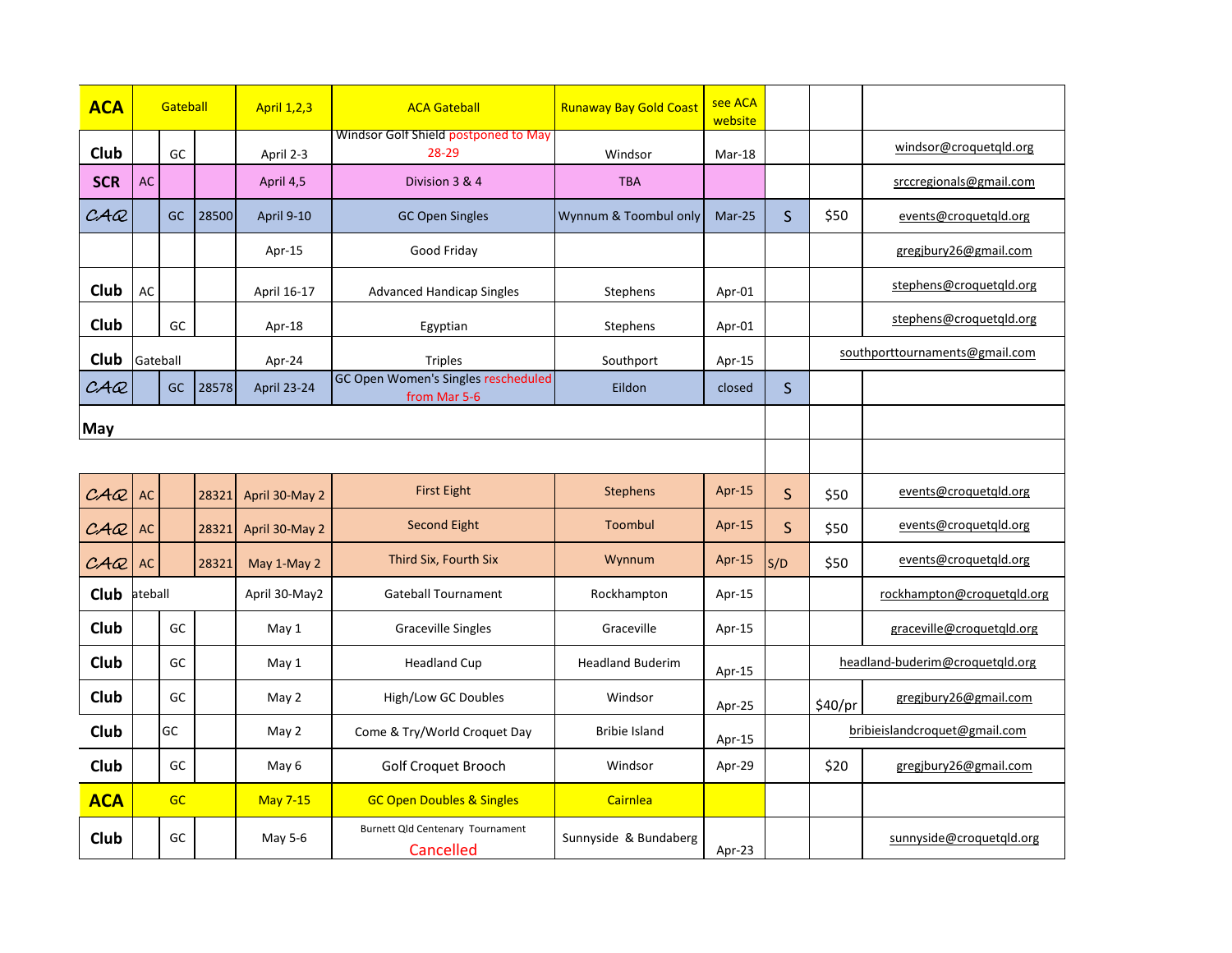| Club                                           | AC        |    |       | May 7-12        | <b>Burnett Croquet Tournament</b><br>Cancelled      | Sunnyside & Bundaberg                      | Apr-23   |              |      | sunnyside@croquetqld.org        |
|------------------------------------------------|-----------|----|-------|-----------------|-----------------------------------------------------|--------------------------------------------|----------|--------------|------|---------------------------------|
| C A Q                                          | <b>AC</b> |    | 28310 | May 13-14       | Division 3 Medal                                    | Graceville                                 | Apr-30   | D            |      | events@croquetgld.org           |
| Club                                           | AC        |    |       | May 14-15       | Nell Hass Swiss Event                               | <b>Headland Buderim</b>                    | Apr-29   |              |      | headland-buderim@croquetqld.org |
| <b>Club</b>                                    | AC        |    |       | May 14-15       | Ernie Melville Trophy postponed to Oct<br>$22 - 23$ | Stephens                                   | Apr-29   |              |      | stephens@croquetqld.org         |
| Club                                           |           | GC |       | May 14-15       | Caboolture Sporting Challenge                       | <b>Bribie Island</b>                       | Apr-29   |              |      | bribieislandcroquet@gmail.com   |
| Club                                           | AC        |    |       | May 20          | <b>Association Croquet Brooch</b>                   | Windsor                                    | $May-13$ |              | \$20 | gregibury26@gmail.com           |
| C A Q                                          | AC        |    | 28735 | May 21-22       | Division 2 Singles Championship                     | Toombul                                    | May-06   | $\mathsf{S}$ | \$50 | events@croquetqld.org           |
| Club                                           |           | GC |       | May 21-22       | Qld Mckenzie Bribie Cove Challenge                  | <b>Bribie Island</b>                       | May-06   |              |      | bribieislandcroquet@gmail.com   |
| Club                                           |           | GC |       | May 22          | <b>Golden Mallet</b>                                | Southport                                  | $May-13$ |              |      | southporttournaments@gmail.com  |
| Club                                           | AC        |    |       | May 28-29       | Ena Mountney Shield                                 | Graceville                                 | $May-13$ |              |      | graceville@croquetqld.org       |
| Club                                           |           | GC |       | May 28-29       | Windsor Golf Shield rescheduled from<br>April 2-3   | Windsor                                    | $May-13$ |              |      | windsor@croquetqld.org          |
| Club                                           |           | GC |       | May 29          | Twin Rivers/Wynnum interclub<br>challenge           | Wynnum                                     |          |              |      | wynnum@croquetqld.org           |
|                                                |           |    |       |                 |                                                     |                                            |          |              |      |                                 |
| June                                           |           |    |       |                 |                                                     |                                            |          |              |      |                                 |
|                                                |           |    |       |                 |                                                     |                                            |          |              |      |                                 |
| Club                                           |           | GC |       | June 3          | Golf Croquet Brooch                                 | Windsor                                    | May-27   |              | \$20 | gregibury26@gmail.com           |
| $\mathcal{C} \mathcal{A} \mathcal{Q}$ Ricochet |           |    | 28543 | <b>June 4-5</b> | <b>Open Men's Singles</b>                           | Southport                                  | May-20   |              | \$50 | events@croquetgld.com           |
| $\mathcal{C}A\mathcal{Q}$ Ricochet             |           |    | 28551 | <b>June 4-5</b> | <b>Open Women's Singles</b>                         | <b>Burleigh Heads Palm</b><br><b>Beach</b> | May-20   |              | \$50 | events@croquetgld.org           |
| Club                                           |           | GC |       | June 5          | GC Doubles Level Play                               | Graceville                                 | May-20   |              |      | graceville@croquetqld.org       |
| C A Q                                          | <b>AC</b> |    | 28330 | June 11-12      | Div 3/4 Singles Championship                        | <b>Bundaberg</b>                           | May-27   | S/D          | \$50 | events@croquetgld.org           |
| Club                                           |           | AC |       | June 17         | <b>Association Croquet Brooch</b>                   | Windsor                                    | Jun-10   |              | \$20 | gregibury26@gmail.com           |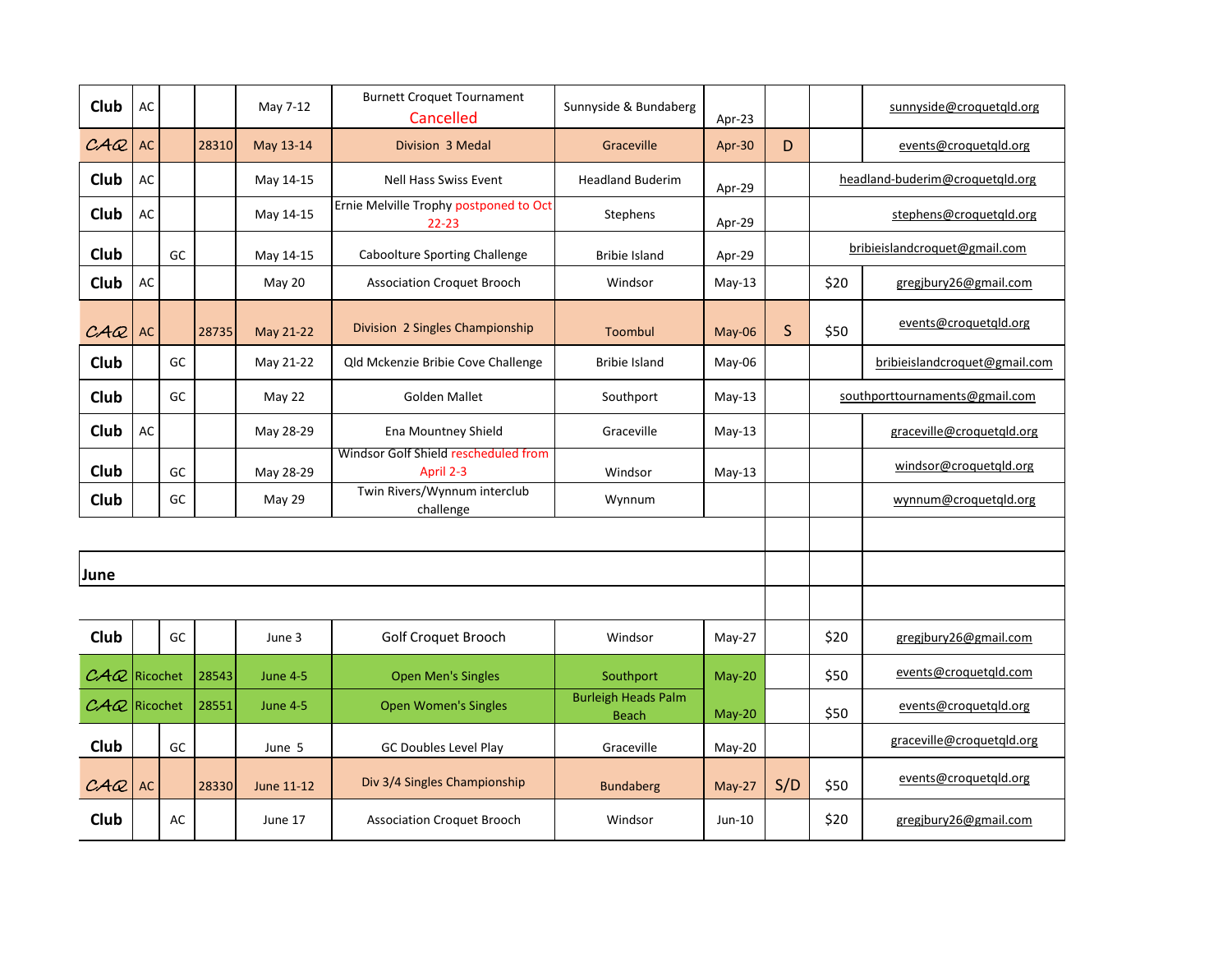| C A Q       | GC        |           | 28947 | June 19           | GC Level Play Doubles for Hc 6+                                  | Eildon                        | $Jun-03$      | S/D          | \$40/pr | events@croquetgld.org          |
|-------------|-----------|-----------|-------|-------------------|------------------------------------------------------------------|-------------------------------|---------------|--------------|---------|--------------------------------|
| C A Q       |           | <b>AC</b> | 28320 | June 20-21        | <b>Division 4 Medal</b>                                          | Merthyr                       | $Jun-03$      |              |         |                                |
| Club        | Gateball  |           |       | June 24-27        | <b>MSOB Winter Gateball</b>                                      | Southport                     | $Jun-11$      |              |         | southporttournaments@gmail.com |
| Club        |           | Ricochet  |       | June 25           | Interclub Gala Day                                               | <b>Bribie Island</b>          | Jun-10        |              |         | bribieislandcroquet@gmail.com  |
| <b>BSR</b>  |           | <b>AC</b> |       | June 25           | <b>Handicap Singles</b>                                          | Graceville                    | $Jun-10$      |              |         | mfmast@icloud.com              |
| C A Q       |           | <b>GC</b> | 28727 | June 25-26        | <b>Open Doubles</b>                                              | Wynnum                        | $Jun-10$      | S/D          | \$70    | events@croquetqld.org          |
| Club        |           | GC        |       | Jun 29-Jul 3      | <b>MSOB Winter GC Doubles &amp; Singles</b>                      | Southport                     | $Jun-15$      |              |         | southporttournaments@gmail.com |
|             |           |           |       |                   |                                                                  |                               |               |              |         |                                |
| July        |           |           |       |                   |                                                                  |                               |               |              |         |                                |
|             |           |           |       |                   |                                                                  |                               |               |              |         |                                |
| Club        |           | GC        |       | July 1            | Golf Croquet Brooch                                              | Windsor                       | Jun-24        |              | \$20    | gregibury26@gmail.com          |
| <b>GCT</b>  | <b>AC</b> |           |       | <b>July 2-10</b>  | <b>GCT AC Tournament</b>                                         | <b>Gold Coast Tweed Clubs</b> | $Jun-17$      |              |         | d.lux53@gmail.com              |
| Club        |           | GC        |       | Jul-07            | Renaissance Retirement Living Gala<br>Day                        | Wynnum                        | Jun-23        |              |         | wynnum@croquetqld.org          |
| <b>Club</b> |           | GC        |       | $Jul-09$          | Interclub Gala Day                                               | <b>Bribie Island</b>          | Jun-24        |              |         | bribieislandcroquet@gmail.com  |
| Club        |           | GC        |       | Jul-10            | Eildon v Southport                                               | Eildon                        | Jun-24        |              |         | eildon@croquetqld.org          |
| Club        |           | AC        |       | July 15           | <b>Association Croquet Brooch</b>                                | Windsor                       | Jul-08        |              | \$20    | gregibury26@gmail.com          |
| $C A Q$ AC  |           |           |       | 28723 July 16-17  | <b>Gibson Memorial Medal Queensland</b><br>players only          | Caloundra                     | <b>Jul-01</b> | $\mathsf{S}$ | \$50    | events@croquetqld.org          |
| C A Q       | Gateball  |           | 28770 | <b>July 16-17</b> | <b>Gateball Centenary Pennants</b><br><b>InterRegionsl Final</b> | Eildon                        | $Jul-01$      |              |         | eildon@croquetgld.org          |
| Club        |           | GC        |       | Jul-17            | Shawn and Kym Real Estate Handicap<br><b>Mixed Doubles</b>       | Wynnum                        | $Jul-01$      |              |         | wynnum@croquetgld.org          |
| Club        |           | GC        |       | <b>July 28-29</b> | Margaret Webley GC Event                                         | Bundaberg                     | $Jul-14$      |              |         | bundaberg@croquetqld.org       |
| CAC         |           | <b>GC</b> | 28357 | <b>July 23-24</b> | President's GC Medal Queensland<br>players only                  | Windsor, Eildon               | <b>Jul-08</b> | $\mathsf{S}$ | \$50    | events@croquetqld.org          |
| C A Q       | <b>AC</b> |           | 28737 | <b>July 30-31</b> | Men's Open Singles                                               | Eildon                        | $Jul-15$      | $\mathsf{S}$ | \$50    | events@croquetqld.org          |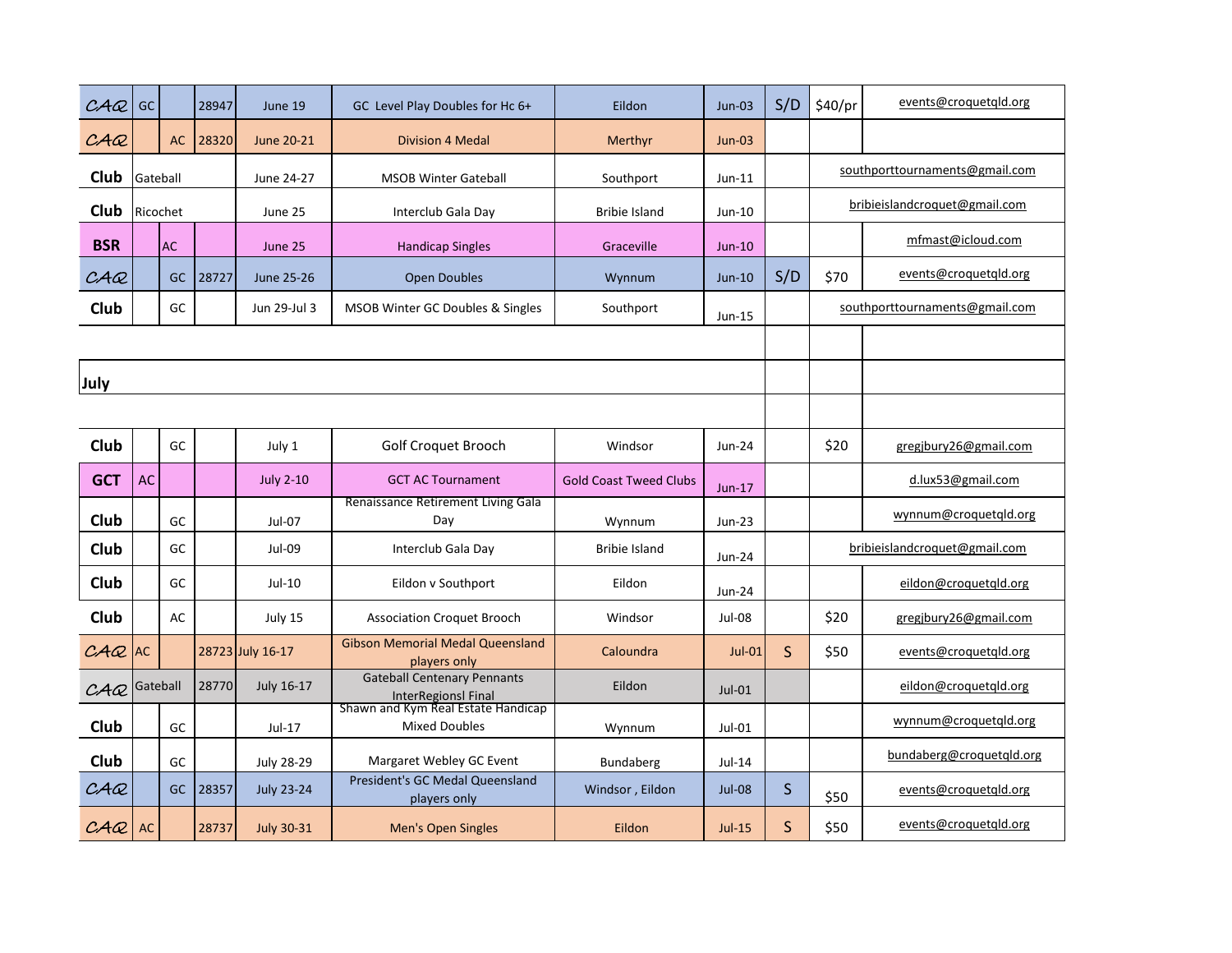| <b>August</b>  |           |    |       |                   |                                                                     |                    |               |              |      |                           |
|----------------|-----------|----|-------|-------------------|---------------------------------------------------------------------|--------------------|---------------|--------------|------|---------------------------|
|                |           |    |       |                   |                                                                     |                    |               |              |      |                           |
| Club           |           | GC |       | Aug 5             | <b>Golf Croquet Brooch</b>                                          | Windsor            | <b>Jul-29</b> |              | \$20 | gregjbury26@gmail.com     |
| CAC            | <b>AC</b> |    | 28738 | Aug 6-7           | <b>Women's Open Singles</b>                                         | Wynnum             | $Jul-22$      | $\mathsf{S}$ | \$50 | events@croquetqld.org     |
| Club           | AC        | GC | Rico  | Aug 6-12          | <b>Gala Tournament</b>                                              | Hervey Bay         | <b>Jul-22</b> |              |      | herveybay@croquetqld.org  |
| Club           | Ricochet  |    |       | August 9-11       | <b>Ricochet Hc Doubles</b>                                          | Murwillumbah       | Jul-26        |              |      | bjhughes1@bigpond.com     |
| $CAC$ Gateball |           |    | 28732 | Aug 12-15         | <b>Gateball Teams &amp; Doubles</b>                                 | Southport          | <b>Jul-29</b> | \$120        | \$40 | events@croquetgld.org     |
| Club           |           | GC |       | Aug 13-14         | Peninsular Plaque                                                   | Eildon             | <b>Jul-29</b> |              |      | eildon@croquetqld.org     |
| Club           |           | GC |       | Aug 14            | <b>GC Doubles</b>                                                   | Windsor            | Jul-29        |              |      | windsor@croquetgld.org    |
| Club           |           | AC |       | Aug 19            | <b>Association Croquet Brooch</b>                                   | Windsor            | Aug-12        |              | \$20 | gregibury26@gmail.com     |
| Club           |           | GC |       | Aug 21            | Gala Day                                                            | Wynnum             | Aug-05        |              |      | wynnum@croquetgld.org     |
| <b>Club</b>    | AC        |    |       | Aug 24,25,26      | Margaret Mitchell Memorial AC Hc<br>Doubles rescheduled from March. | Murwillumbah       | Aug-09        |              |      | bjhughes1@bigpond.com     |
| CAC            | <b>AC</b> |    | 28725 | Aug 27-28         | <b>Open Singles</b>                                                 | Toombul            | Aug-12        | $\mathsf S$  | \$50 | events@croquetqld.org     |
| Club           |           | GC |       | Aug 28            | Gala Day                                                            | Stephens           | Aug-12        |              |      | stephens@croquetqld.org   |
|                |           |    |       |                   |                                                                     |                    |               |              |      |                           |
| September      |           |    |       |                   |                                                                     |                    |               |              |      |                           |
|                |           |    |       |                   |                                                                     |                    |               |              |      |                           |
| Club           |           | GC |       | Sep 2             | Golf Croquet Brooch                                                 | Windsor            | Aug-26        |              | \$20 | gregibury26@gmail.com     |
| Club           |           | GC |       | Sep 2-5           | <b>Spring Festival</b>                                              | <b>Tweed Heads</b> | Aug-19        |              |      | tweedheads@croquetqld.org |
| <b>ACA</b>     |           | GC |       | $\infty$ Sep 7-18 | <b>GC Nationals &amp; ISS</b>                                       |                    |               |              |      |                           |
| Club           | AC        |    |       | Sep 3-4           | <b>Windsor Cup</b>                                                  | Windsor            | Aug-19        |              |      | windsor@croquetqld.org    |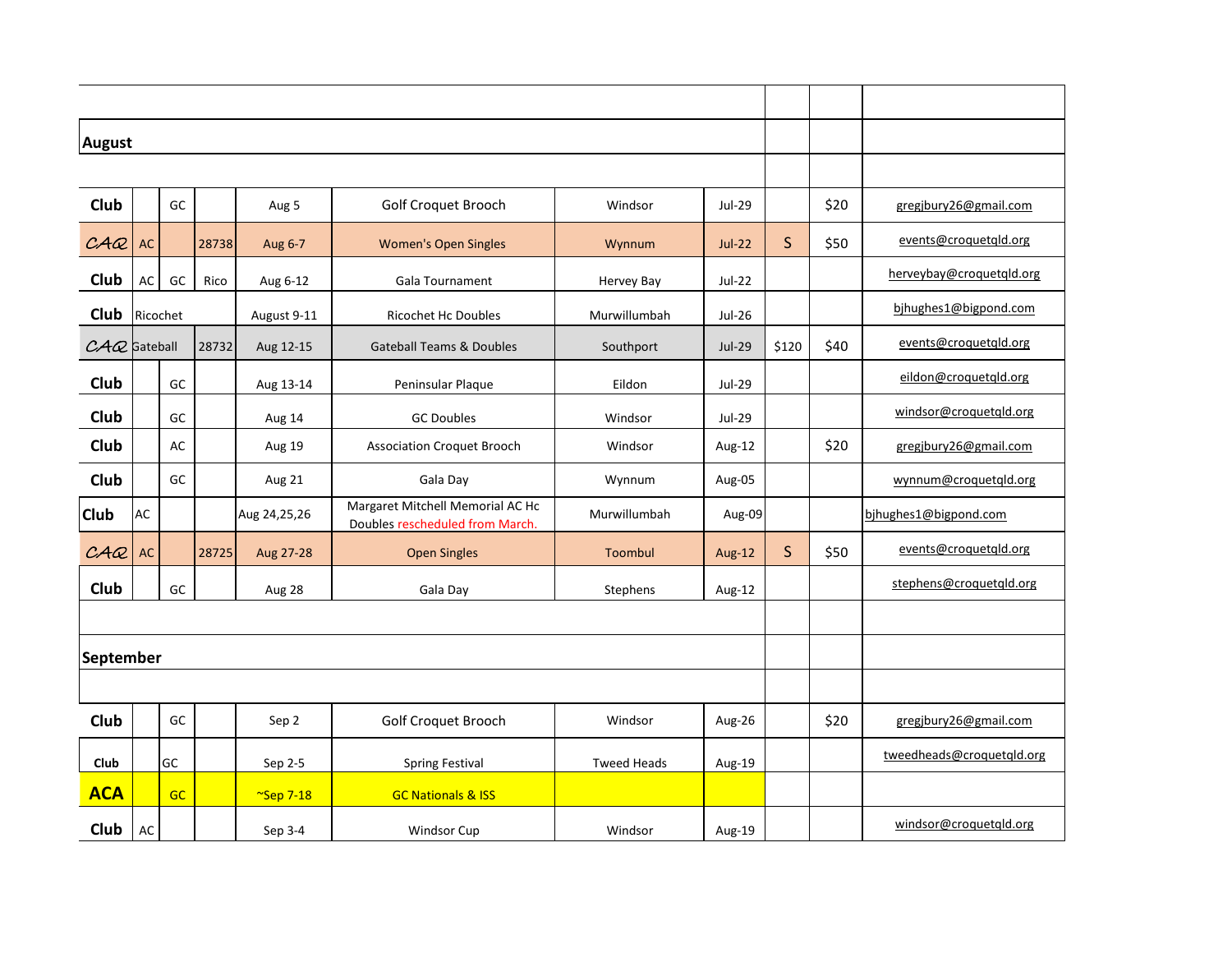| Club           | AC        |           |       | Sep 3            | Interclub Gala Day                | <b>Bribie Island</b> | Aug-19        |              |         | bribiecroquet@gmail.com        |
|----------------|-----------|-----------|-------|------------------|-----------------------------------|----------------------|---------------|--------------|---------|--------------------------------|
| Club           |           | GC        |       | Sep 4            | Gala Day                          | Eildon               | Aug-19        |              |         | eildon@croquetqld.org          |
| CAC            | <b>AC</b> |           | 28300 | Sep 10-11        | Div 2 Medal                       | Southport            | Aug-26        | S/D          | \$50    | events@croquetqld.org          |
| C A Q          | GC        |           | 28947 | Sep 11           | GC Level Play Doubles for Hc 6+   | West Toowoomba       | Aug-21        | D            | \$40/pr | events@croquetqld.org          |
| C A Q          | GC        |           | 28947 | Sep 11           | GC Level Play Doubles for Hc 6+   | <b>Bundaberg</b>     | Aug-21        | D            | \$40/pr | events@croquetqld.org          |
| Club           |           | AC        |       | Sep 16           | <b>Association Croquet Brooch</b> | Windsor              | Sep-09        |              | \$20    | gregjbury26@gmail.com          |
| Club           |           | Gateball  |       | Sep 17-18        | <b>Gateball Teams</b>             | Eildon               | Sep-09        |              | \$120   | eildon@croquetqld.org          |
| Club           | Ricochet  |           |       | Sep 19-22        | MSOB Spring Hc Ricochet           | Southport            | $Sep-10$      |              |         | southporttournaments@gmail.com |
| Club           | AC        | GC        |       | Sep 22           | Friendship Day                    | The Range Maleny     | Sep-08        |              |         | therange@croquetqld.org        |
|                |           |           |       |                  |                                   |                      |               |              |         |                                |
| <b>October</b> |           |           |       |                  |                                   |                      |               |              |         |                                |
|                |           |           |       |                  |                                   |                      |               |              |         |                                |
| Club           |           | GC        |       | Oct 1-2          | Winner takes All                  | Wynnum               | $Sep-16$      |              |         | wynnum@croquetqld.org          |
| ACA/CAG        |           | <b>AC</b> | 28400 | Oct 1-3          | <b>ACA AC Bronze Medal</b>        | Eildon               | by invitation |              | \$90    |                                |
| <b>Club</b>    | Gateball  |           |       | Oct 1-3          | <b>Gateball Tournament</b>        | Toowoomba            | $Sep-16$      |              |         | toowoomba@croquetqld.org       |
| Club           |           | GC        |       | Oct <sub>3</sub> | GC Under 21 Robyn Pettman Medal   | Nambour              | $Sep-23$      |              |         | nambour@croquetqld.org         |
| Club           |           | GC        |       | Oct 7            | Golf Croquet Brooch               | Windsor              | Sep-30        |              | \$20    | gregjbury26@gmail.com          |
| <b>ACA</b>     | <b>AC</b> |           |       | <b>Oct 7-10</b>  | <b>AC President's Eights</b>      | Cairnlea             |               |              |         |                                |
| C A Q          | AC        |           | 28820 | Oct 15-16        | <b>Mixed Doubles</b>              | Toombul              | Sep-30        | $\mathsf{S}$ | \$70    | events@croquetqld.org          |
| Club           |           | GC        |       | Oct 16           | GC Doubles Gala Day               | West Toowoomba       | Sep 30        |              |         | westtoowoomba@croquetqld.org   |
| Club           |           | AC        |       | Oct 21           | <b>Association Croquet Brooch</b> | Windsor              | Oct-14        |              | \$20    | gregjbury26@gmail.com          |
| $CAQ$ Ricochet |           |           | 28001 | Oct 22-23        | <b>Open Doubles</b>               | <b>Bundaberg</b>     | Oct-09        |              | \$70    | events@croquetqld.org          |